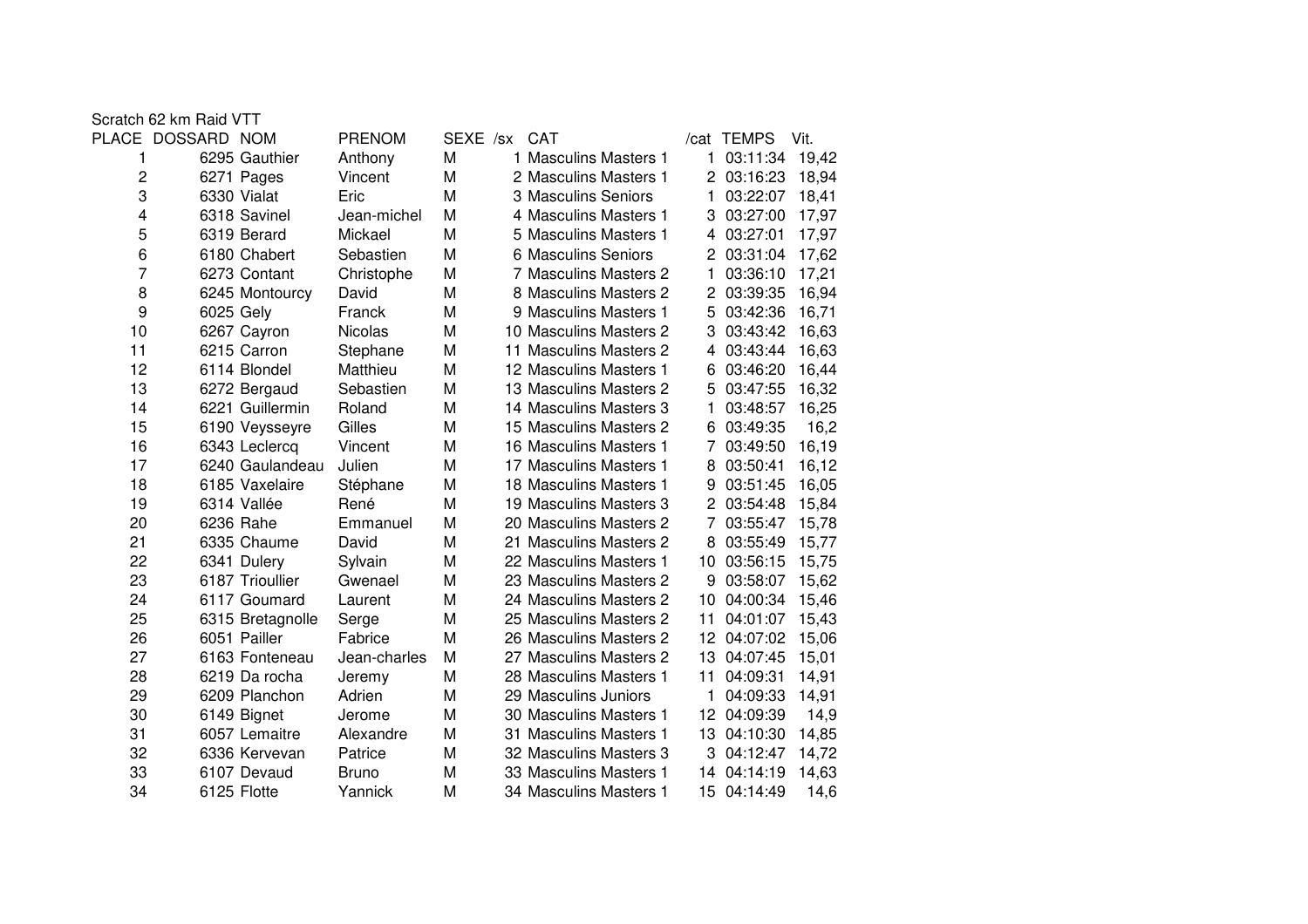| 35 | 6311 Barbier     | Cyril           | м | 35 Masculins Seniors<br>3.    | 04:17:10      | 14,46 |
|----|------------------|-----------------|---|-------------------------------|---------------|-------|
| 36 | 6043 Durif       | Yohann          | M | 36 Masculins Seniors          | 04:19:27<br>4 | 14,34 |
| 37 | 6321 Lapanderie  | Ghyslain        | M | 37 Masculins Masters 1<br>16  | 04:20:01      | 14,31 |
| 38 | 6122 Sansarlat   | Stephane        | M | 38 Masculins Masters 2<br>14. | 04:20:40      | 14,27 |
| 39 | 6167 Chabanas    | <b>Bruno</b>    | M | 39 Masculins Seniors<br>5.    | 04:20:56      | 14,26 |
| 40 | 6347 Dustruel    | Sebastion       | M | 40 Masculins Masters 2<br>15  | 04:21:09      | 14,24 |
| 41 | 6291 Calvagrac   | <b>Nicolas</b>  | M | 41 Masculins Masters 1<br>17  | 04:23:05      | 14,14 |
| 42 | 6222 Dumas       | Alex            | M | 42 Masculins Masters 2<br>16  | 04:23:43      | 14,11 |
| 43 | 6119 Richardot   | Christophe      | M | 43 Masculins Masters 2<br>17  | 04:24:13      | 14,08 |
| 44 | 6218 Roux        | Raphael         | M | 44 Masculins Masters 2<br>18  | 04:25:05      | 14,03 |
| 45 | 6003 Ruffier     | Christophe      | M | 45 Masculins Masters 2<br>19  | 04:25:25      | 14,02 |
| 46 | 6047 Piveteau    | <b>Benoit</b>   | M | 46 Masculins Masters 1<br>18  | 04:27:15      | 13,92 |
| 47 | 6050 Hippeau     | Romain          | M | 47 Masculins Masters 1<br>19  | 04:28:18      | 13,86 |
| 48 | 6145 Serabian    | Lionel          | M | 48 Masculins Masters 2<br>20  | 04:28:37      | 13,85 |
| 49 | 6326 Louveau     | Bernard         | M | 49 Masculins Masters 3        | 04:28:54<br>4 | 13,83 |
| 50 | 6286 Peluhet     | Alexandre       | M | 50 Masculins Masters 2<br>21  | 04:29:25      | 13,81 |
| 51 | 6299 Le bozec    | Yannick         | M | 51 Masculins Masters 1<br>20  | 04:31:47      | 13,69 |
| 52 | 6210 Dugat       | Clément         | M | 52 Masculins Espoirs<br>1     | 04:32:08      | 13,67 |
| 53 | 6166 Lenoir      | <b>Bertrand</b> | M | 53 Masculins Masters 3<br>5   | 04:34:51      | 13,53 |
| 54 | 6283 Scarton     | Jean pierre     | M | 54 Masculins Masters 1<br>21  | 04:34:56      | 13,53 |
| 55 | 6013 Auduberteau | Alexandre       | M | 55 Masculins Masters 1        | 22 04:35:26   | 13,51 |
| 56 | 6342 Gueury      | Celine          | F | 1 Féminines Masters<br>1      | 04:36:31      | 13,45 |
| 57 | 6110 Bedel       | Jean marc       | M | 56 Masculins Masters 3<br>6   | 04:36:42      | 13,44 |
| 58 | 6188 Martail     | Herve           | M | 57 Masculins Masters 1<br>23  | 04:38:14      | 13,37 |
| 59 | 6333 Longeon     | Gaetan          | M | 58 Masculins Seniors<br>6     | 04:38:40      | 13,35 |
| 60 | 6178 Cluzet      | Laurent         | M | 22<br>59 Masculins Masters 2  | 04:40:49      | 13,25 |
| 61 | 6132 Cario       | Pascal          | M | 60 Masculins Masters 3        | 04:41:53<br>7 | 13,2  |
| 62 | 6300 Boissy      | <b>Benoit</b>   | M | 61 Masculins Masters 2<br>23. | 04:42:05      | 13,19 |
| 63 | 6070 Espinasse   | Gilles          | M | 62 Masculins Masters 3        | 04:45:07<br>8 | 13,05 |
| 64 | 6277 Calmels     | Gilles          | M | 63 Masculins Masters 2        | 24 04:45:11   | 13,04 |
| 65 | 6101 Merigeault  | Sébastien       | M | 64 Masculins Masters 2<br>25  | 04:46:29      | 12,98 |
| 66 | 6135 Dubasque    | Vincent         | M | 65 Masculins Masters 1<br>24  | 04:46:38      | 12,98 |
| 67 | 6065 Dreyfuss    | Emmanuel        | M | 66 Masculins Masters 2<br>26  | 04:46:45      | 12,97 |
| 68 | 6161 Carpentier  | Fabien          | M | 67 Masculins Masters 1<br>25  | 04:46:50      | 12,97 |
| 69 | 6191 Burollaud   | Eric            | M | 68 Masculins Masters 2<br>27  | 04:47:19      | 12,95 |
| 70 | 6012 Michou      | Gregory         | M | 69 Masculins Masters 1        | 26 04:47:21   | 12,95 |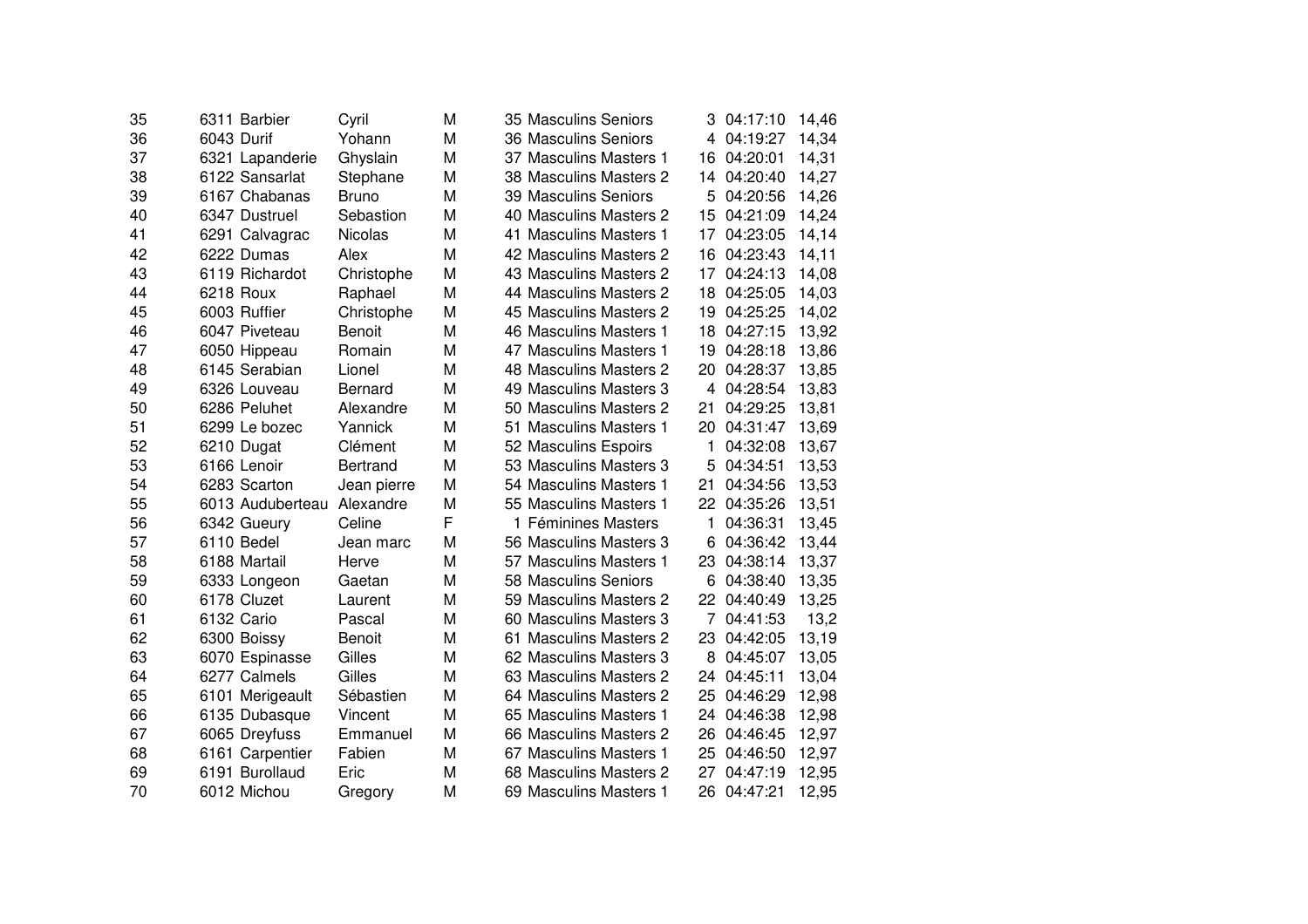| 71  | 6292 Turpin      | Christophe     | М | 70 Masculins Masters 2  | 28             | 04:49:17   | 12,86 |
|-----|------------------|----------------|---|-------------------------|----------------|------------|-------|
| 72  | 6109 Beillouin   | Ludovic        | M | 71 Masculins Masters 1  | 27             | 04:49:38   | 12,84 |
| 73  | 6287 Borel       | David          | M | 72 Masculins Masters 2  | 29             | 04:49:46   | 12,84 |
| 74  | 6348 Pommarel    | Jean Pierre    | M | 73 Masculins Masters 3  | 9              | 04:51:33   | 12,76 |
| 75  | 6069 Berton      | Philippe       | M | 74 Masculins Masters 3  | 10             | 04:51:40   | 12,75 |
| 76  | 6075 Viallant    | Aubin          | M | 75 Masculins Juniors    |                | 2 04:51:52 | 12,75 |
| 77  | 6179 Chabert     | Alain          | M | 76 Masculins Masters 3  | 11             | 04:52:44   | 12,71 |
| 78  | 6184 Lagautriere | Maxime         | M | 77 Masculins Masters 1  | 28             | 04:55:19   | 12,6  |
| 79  | 6355 Versepuech  | <b>Bruno</b>   | M | 78 Masculins Masters 2  | 30             | 04:56:35   | 12,54 |
| 80  | 6130 Martocq     | Vincent        | М | 79 Masculins Espoirs    | $\overline{2}$ | 04:57:16   | 12,51 |
| 81  | 6058 Pascarel    | Romain         | М | 80 Masculins Masters 1  | 29             | 04:58:36   | 12,46 |
| 82  | 6133 Daubas      | Frederic       | M | 81 Masculins Masters 2  | 31             | 05:02:36   | 12,29 |
| 83  | 6234 Preget      | Cyril          | M | 82 Masculins Masters 1  | 30             | 05:02:46   | 12,29 |
| 84  | 6181 Heugas      | Alain          | M | 83 Masculins Masters 3  | 12             | 05:03:09   | 12,27 |
| 85  | 6334 Pichelin    | Sebastien      | M | 84 Masculins Masters 1  | 31             | 05:04:44   | 12,21 |
| 86  | 6275 Grandsaigne | Gabriel        | M | 85 Masculins Masters 2  | 32             | 05:05:31   | 12,18 |
| 87  | 6310 Barbier     | Simon          | М | 86 Masculins Seniors    | 7              | 05:05:50   | 12,16 |
| 88  | 6254 Papon       | Christian      | M | 87 Masculins Masters 3  | 13             | 05:06:05   | 12,15 |
| 89  | 6262 Pacific     | Sébastien      | M | 88 Masculins Masters 2  | 33             | 05:06:10   | 12,15 |
| 90  | 6329 Crumeyrolle | Jean louis     | M | 89 Masculins Masters 3  | 14             | 05:06:47   | 12,13 |
| 91  | 6054 Lapeyre     | Arnaud         | M | 90 Masculins Masters 2  | 34             | 05:08:18   | 12,07 |
| 92  | 6071 Espinasse   | Louis          | M | 91 Masculins Seniors    | 8              | 05:08:42   | 12,05 |
| 93  | 6346 Vergnolle   | Fabrice        | M | 92 Masculins Seniors    | 9              | 05:09:41   | 12,01 |
| 94  | 6297 Delort      | Sophie         | F | 2 Féminines Masters     | 2              | 05:09:48   | 12,01 |
| 95  | 6296 Delort      | Pierre         | M | 93 Masculins Masters 2  | 35             | 05:11:27   | 11,94 |
| 96  | 6100 Racofier    | Yannick        | M | 94 Masculins Masters 2  | 36             | 05:16:53   | 11,74 |
| 97  | 6331 Baudounet   | Sindy          | F | 3 Féminines Seniors     | 1              | 05:17:06   | 11,73 |
| 98  | 6332 Montimart   | Romain         | M | 95 Masculins Masters 1  | 32             | 05:17:09   | 11,73 |
| 99  | 6155 Peseyre     | Jerome         | M | 96 Masculins Masters 2  | 37             | 05:17:55   | 11,7  |
| 100 | 6001 Teche       | Patrice        | M | 97 Masculins Masters 2  | 38             | 05:18:30   | 11,68 |
| 101 | 6002 Ruffier     | Valentin       | M | 98 Masculins Juniors    | 3              | 05:20:16   | 11,62 |
| 102 | 6298 Cussac      | Jean-david     | M | 99 Masculins Masters 1  | 33             | 05:21:09   | 11,58 |
| 103 | 6237 Ayrinhac    | Yves           | M | 100 Masculins Masters 2 | 39             | 05:21:17   | 11,58 |
| 104 | 6239 Laur        | <b>Nicolas</b> | M | 101 Masculins Masters 1 | 34             | 05:21:17   | 11,58 |
| 105 | 6280 Labeaume    | <b>Bruno</b>   | M | 102 Masculins Masters 2 | 40             | 05:22:42   | 11,53 |
| 106 | 6095 Mas         | Stéphane       | M | 103 Masculins Masters 1 | 35             | 05:23:09   | 11,51 |
|     |                  |                |   |                         |                |            |       |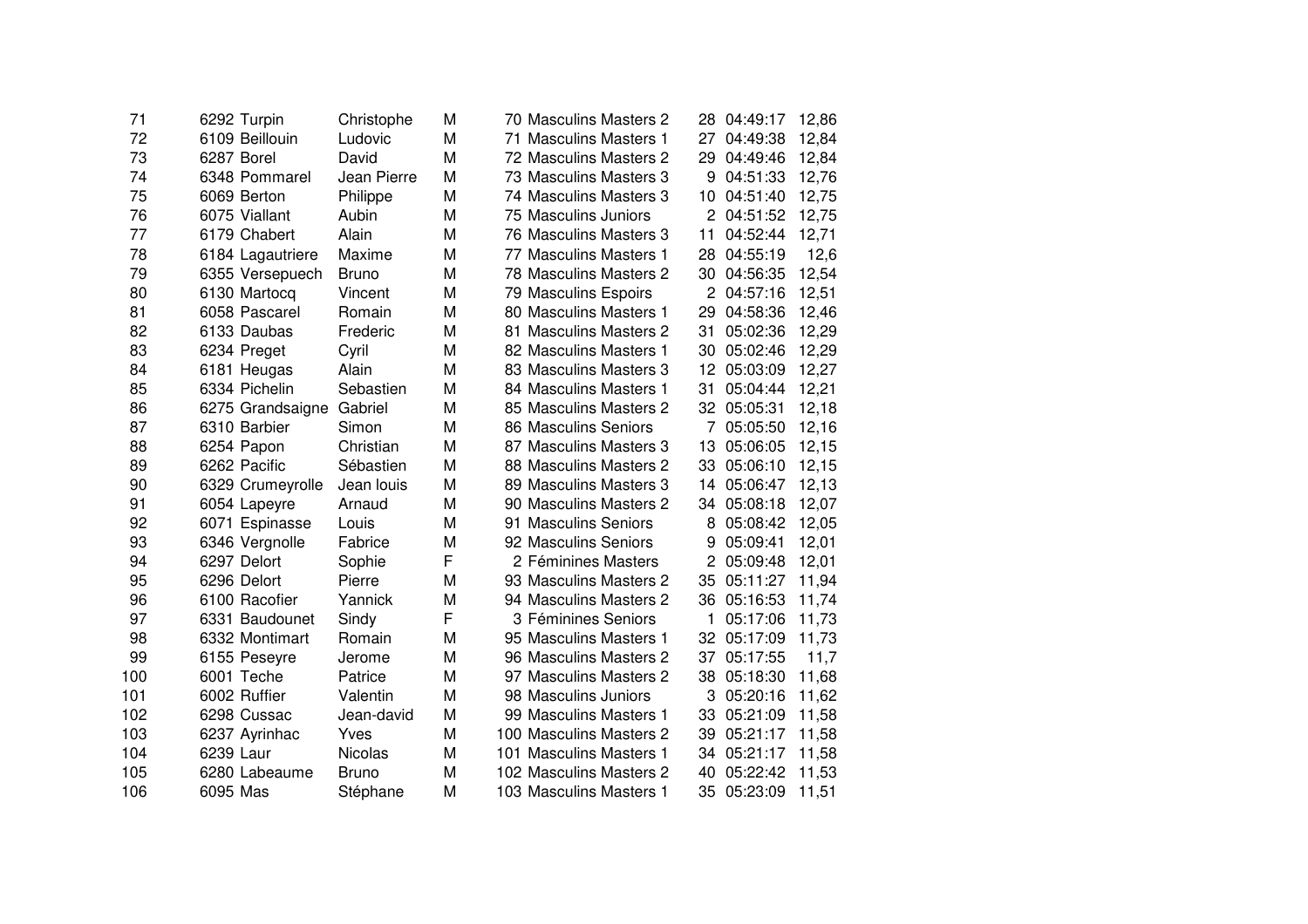| 107 | 6261 Faure     | Frederic        | М | 104 Masculins Masters 2 |     | 41 05:23:43 | 11,49 |
|-----|----------------|-----------------|---|-------------------------|-----|-------------|-------|
| 108 | 6156 Calmels   | Gilles          | M | 105 Masculins Masters 2 |     | 42 05:23:59 | 11,48 |
| 109 | 6265 Judalet   | Quentin         | M | 106 Masculins Seniors   | 10  | 05:24:17    | 11,47 |
| 110 | 6266 Blanchier | Raphaël         | M | 107 Masculins Seniors   | 11  | 05:24:22    | 11,47 |
| 111 | 6108 Chartrin  | Christophe      | M | 108 Masculins Masters 2 | 43  | 05:24:55    | 11,45 |
| 112 | 6021 Duny      | Laurent         | M | 109 Masculins Masters 2 |     | 44 05:25:04 | 11,44 |
| 113 | 6227 Duhaut    | Christophe      | M | 110 Masculins Masters 2 |     | 45 05:25:16 | 11,44 |
| 114 | 6247 Tesniere  | Julien          | M | 111 Masculins Masters 1 |     | 36 05:25:38 | 11,42 |
| 115 | 6028 Faure     | Stephane        | M | 112 Masculins Masters 2 |     | 46 05:26:35 | 11,39 |
| 116 | 6040 Lagrange  | Frederic        | M | 113 Masculins Masters 2 | 47  | 05:26:38    | 11,39 |
| 117 | 6251 Puech     | <b>Nicolas</b>  | M | 114 Masculins Masters 1 | 37  | 05:26:39    | 11,39 |
| 118 | 6340 Boulet    | Patrick         | M | 115 Masculins Masters 2 | 48  | 05:26:51    | 11,38 |
| 119 | 6284 Delamaide | Armand          | M | 116 Masculins Espoirs   |     | 3 05:27:00  | 11,38 |
| 120 | 6220 Bousquet  | Wandsel         | M | 117 Masculins Masters 1 |     | 38 05:29:59 | 11,27 |
| 121 | 6061 Deniaud   | <b>Pierrick</b> | M | 118 Masculins Masters 2 | 49  | 05:30:00    | 11,27 |
| 122 | 6182 Coussi    | Matthieu        | M | 119 Masculins Seniors   | 12. | 05:30:03    | 11,27 |
| 123 | 6344 Planchou  | Alain           | M | 120 Masculins Masters 3 | 15  | 05:30:19    | 11,26 |
| 124 | 6307 Lafon     | David           | M | 121 Masculins Masters 2 | 50  | 05:30:31    | 11,25 |
| 125 | 6246 Chabrat   | Sebastien       | M | 122 Masculins Masters 1 | 39  | 05:31:04    | 11,24 |
| 126 | 6253 Guerineau | Alain           | M | 123 Masculins Masters 1 | 40  | 05:35:39    | 11,08 |
| 127 | 6257 Laplace   | Julien          | M | 124 Masculins Masters 1 | 41  | 05:35:40    | 11,08 |
| 128 | 6263 Robert    | Fabrice         | M | 125 Masculins Masters 1 |     | 42 05:36:17 | 11,06 |
| 129 | 6281 Alteyrac  | Sébastien       | M | 126 Masculins Masters 1 |     | 43 05:36:21 | 11,06 |
| 130 | 6146 Nigou     | Thierry         | M | 127 Masculins Masters 2 | 51  | 05:36:51    | 11,04 |
| 131 | 6193 Maes      | Jean-luc        | M | 128 Masculins Masters 2 |     | 52 05:37:24 | 11,03 |
| 132 | 6192 Becquet   | Yannick         | M | 129 Masculins Masters 1 | 44  | 05:37:25    | 11,02 |
| 133 | 6224 Jammet    | <b>Benoit</b>   | M | 130 Masculins Masters 1 | 45  | 05:37:44    | 11,01 |
| 134 | 6225 Montier   | <b>Bruno</b>    | M | 131 Masculins Masters 2 |     | 53 05:37:45 | 11,01 |
| 135 | 6231 Sanchez   | Gerard          | M | 132 Masculins Masters 2 |     | 54 05:37:52 | 11,01 |
| 136 | 6029 Fruquiere | Jean luc        | M | 133 Masculins Masters 1 |     | 46 05:38:04 | 11    |
| 137 | 6168 Rodriguez | Pascal          | M | 134 Masculins Masters 2 |     | 55 05:38:12 | 11    |
| 138 | 6111 Dumont    | Sandrine        | F | 4 Féminines Masters     |     | 3 05:39:20  | 10,96 |
| 139 | 6112 Dumont    | Jean philippe   | M | 135 Masculins Masters 2 |     | 56 05:39:21 | 10,96 |
| 140 | 6306 Fraisse   | Michel          | M | 136 Masculins Masters 2 | 57  | 05:40:35    | 10,92 |
| 141 | 6129 Jozency   | Fabien          | M | 137 Masculins Masters 1 | 47  | 05:40:59    | 10,91 |
| 142 | 6353 Leclercq  | Jean Baptiste   | M | 138 Masculins Masters 1 |     | 48 05:41:01 | 10,91 |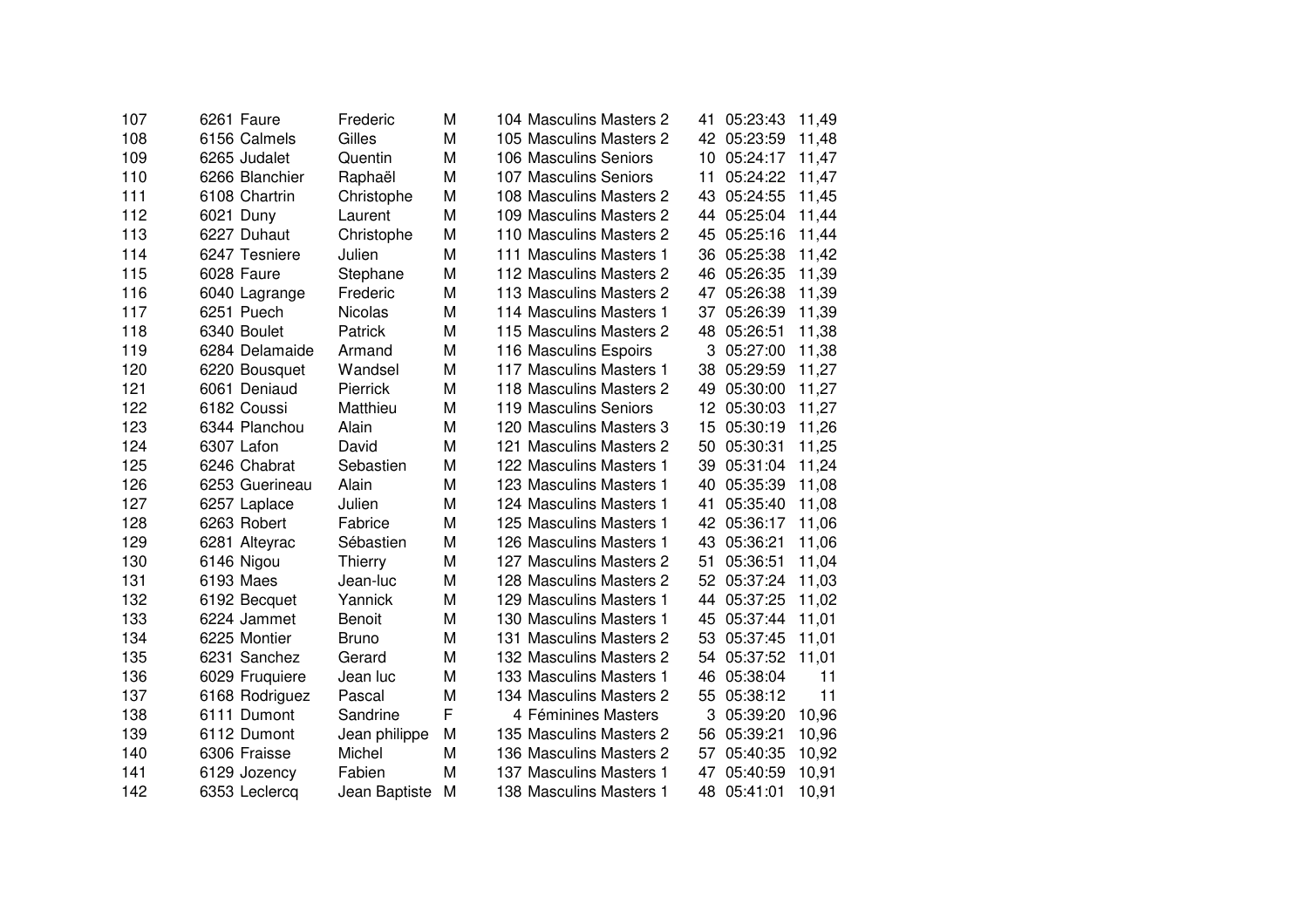| 143 | 6212 Lebras      | Alain         | М | 139 Masculins Masters 3 | 16.            | 05:41:25 | 10,9  |
|-----|------------------|---------------|---|-------------------------|----------------|----------|-------|
| 144 | 6258 Hocepied    | Thomas        | М | 140 Masculins Seniors   | 13             | 05:41:43 | 10,89 |
| 145 | 6147 Hebrard     | Geraud        | M | 141 Masculins Masters 3 | 17             | 05:42:29 | 10,86 |
| 146 | 6093 Peyrache    | Michael       | М | 142 Masculins Masters 1 | 49             | 05:42:51 | 10,85 |
| 147 | 6014 Deparis     | Eric          | M | 143 Masculins Masters 2 | 58             | 05:43:02 | 10,84 |
| 148 | 6252 Allesse     | Paul          | М | 144 Masculins Masters 3 | 18             | 05:43:12 | 10,84 |
| 149 | 6121 Beylot      | Patrick       | М | 145 Masculins Masters 3 | 19             | 05:43:13 | 10,84 |
| 150 | 6241 Martelly    | Eric          | М | 146 Masculins Masters 3 | 20             | 05:43:15 | 10,84 |
| 151 | 6345 Bonderie    | Serge         | M | 147 Masculins Masters 2 | 59             | 05:43:22 | 10,83 |
| 152 | 6303 Jouffre     | Yannick       | M | 148 Masculins Masters 1 | 50             | 05:43:28 | 10,83 |
| 153 | 6322 Mounier     | Sebastien     | M | 149 Masculins Masters 1 | 51             | 05:43:53 | 10,82 |
| 154 | 6323 Desangles   | Yanis         | М | 150 Masculins Masters 2 | 60             | 05:43:54 | 10,82 |
| 155 | 6339 Taillandier | Michel        | M | 151 Masculins Masters 3 | 21             | 05:44:06 | 10,81 |
| 156 | 6094 Fialip      | Jean_françois | М | 152 Masculins Masters 2 | 61             | 05:44:10 | 10,81 |
| 157 | 6015 Fabrega     | Christophe    | М | 153 Masculins Masters 2 | 62             | 05:44:37 | 10,79 |
| 158 | 6294 Seguy       | Philippe      | М | 154 Masculins Masters 2 | 63             | 05:46:22 | 10,74 |
| 159 | 6024 Herbeth     | Jean-marc     | M | 155 Masculins Masters 2 | 64             | 05:46:25 | 10,74 |
| 160 | 6233 Laurent     | Gregory       | М | 156 Masculins Masters 1 | 52             | 05:47:46 | 10,7  |
| 161 | 6196 Delmas      | Frederic      | М | 157 Masculins Masters 2 | 65             | 05:47:56 | 10,69 |
| 162 | 6076 Courmont    | Yann          | М | 158 Masculins Seniors   | 14             | 05:48:26 | 10,68 |
| 163 | 6087 Lagarde     | Gerald        | M | 159 Masculins Masters 1 | 53             | 05:48:26 | 10,68 |
| 164 | 6048 Colas       | Josselin      | M | 160 Masculins Masters 2 | 66             | 05:48:32 | 10,67 |
| 165 | 6091 Bonnamy     | Fabien        | M | 161 Masculins Seniors   | 15             | 05:50:36 | 10,61 |
| 166 | 6105 Duc         | Emmanuel      | М | 162 Masculins Masters 1 | 54             | 05:53:47 | 10,51 |
| 167 | 6106 Boyer       | Jerome        | M | 163 Masculins Masters 1 | 55             | 05:53:47 | 10,51 |
| 168 | 6077 Gerout      | Michel        | M | 164 Masculins Masters 3 | 22             | 05:53:50 | 10,51 |
| 169 | 6290 Genestal    | Sebastien     | М | 165 Masculins Masters 1 | 56             | 05:53:50 | 10,51 |
| 170 | 6351 Colange     | Jean Marc     | М | 166 Masculins Masters 3 | 23             | 05:55:58 | 10,45 |
| 171 | 6060 Aucoin      | Jean luc      | M | 167 Masculins Masters 2 | 67             | 05:56:40 | 10,43 |
| 172 | 6160 Tricaud     | Eric          | M | 168 Masculins Masters 2 | 68             | 05:57:30 | 10,41 |
| 173 | 6159 Perret      | Jean-claude   | М | 169 Masculins Masters 3 | 24             | 05:57:48 | 10,4  |
| 174 | 6018 Geffard     | Frederic      | М | 170 Masculins Masters 2 | 69             | 05:59:06 | 10,36 |
| 175 | 6269 Lafeuille   | Julien        | М | 171 Masculins Masters 2 | 70             | 06:00:01 | 10,33 |
| 176 | 6301 Broussard   | Vincent       | M | 172 Masculins Masters 1 | 57             | 06:00:10 | 10,33 |
| 177 | 6062 Dassaud     | Benjamin      | М | 173 Masculins Seniors   | 16             | 06:00:17 | 10,33 |
| 178 | 6063 Delmas      | Eva           | F | 5 Féminines Seniors     | $\overline{2}$ | 06:00:18 | 10,32 |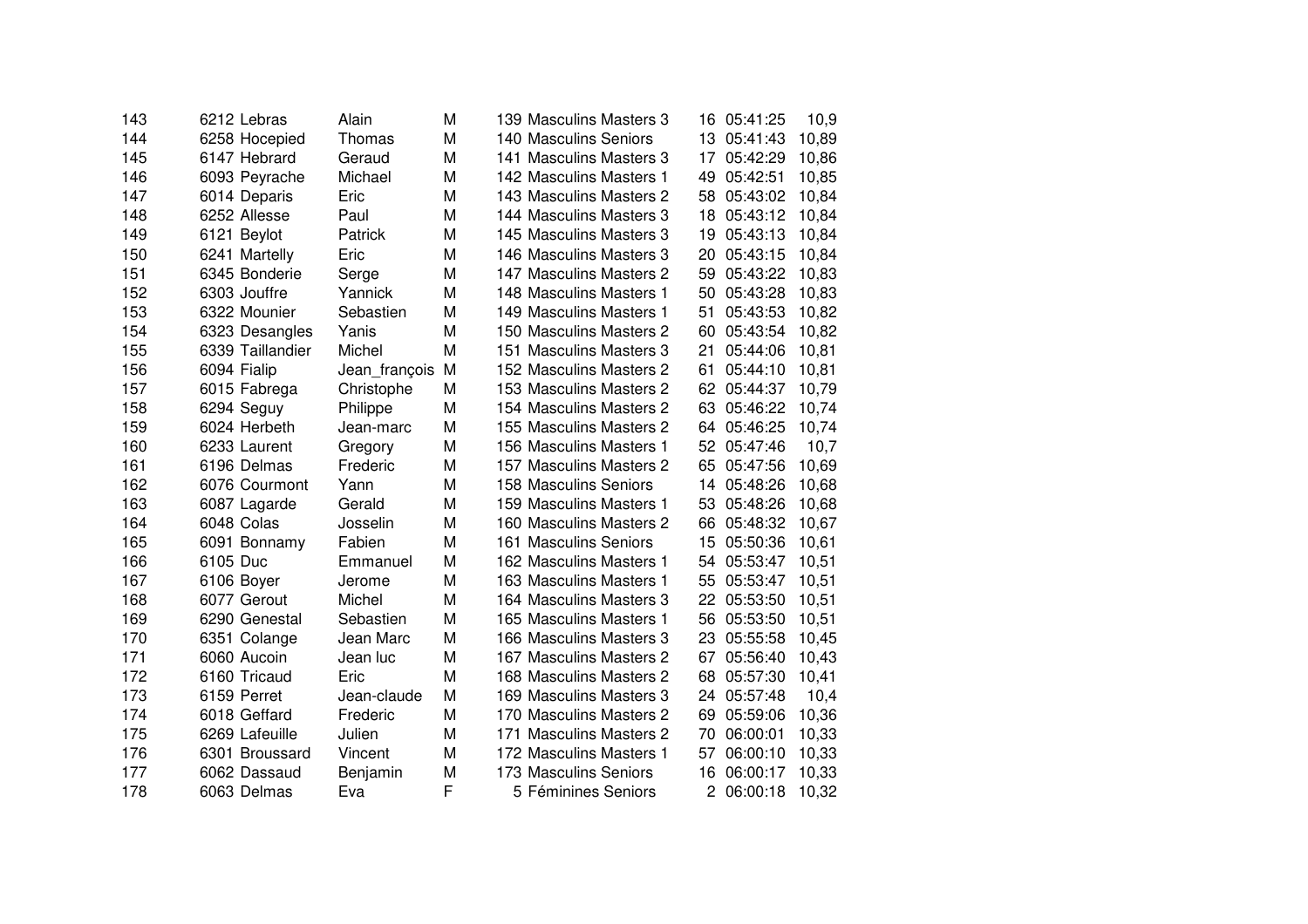| 179 | 6276 Freyssinier | Jean-marc      | М | 174 Masculins Masters 2 | 71 | 06:00:26 | 10,32 |
|-----|------------------|----------------|---|-------------------------|----|----------|-------|
| 180 | 6279 Touzy       | Christian      | М | 175 Masculins Masters 3 | 25 | 06:01:03 | 10,3  |
| 181 | 6264 Plantecoste | Olivier        | M | 176 Masculins Masters 1 | 58 | 06:01:54 | 10,28 |
| 182 | 6288 Plaze       | Alexandre      | М | 177 Masculins Masters 1 | 59 | 06:05:00 | 10,19 |
| 183 | 6049 Tournier    | <b>Bruno</b>   | М | 178 Masculins Masters 2 | 72 | 06:06:18 | 10,16 |
| 184 | 6116 Maury       | Alain          | М | 179 Masculins Masters 2 | 73 | 06:06:22 | 10,15 |
| 185 | 6066 Piedallu    | <b>Bruno</b>   | М | 180 Masculins Masters 2 | 74 | 06:06:23 | 10,15 |
| 186 | 6278 Lestrade    | Stéphane       | М | 181 Masculins Masters 1 | 60 | 06:06:34 | 10,15 |
| 187 | 6228 Dumortier   | Stéphane       | М | 182 Masculins Masters 2 | 75 | 06:06:54 | 10,14 |
| 188 | 6162 Cuabos      | Stephane       | M | 183 Masculins Masters 1 | 61 | 06:08:19 | 10,1  |
| 189 | 6158 Mounier     | Pierre         | М | 184 Masculins Masters 3 | 26 | 06:08:20 | 10,1  |
| 190 | 6327 Schaff      | Jean-luc       | М | 185 Masculins Masters 2 | 76 | 06:09:30 | 10,07 |
| 191 | 6324 Vedrenne    | Loic           | М | 186 Masculins Masters 2 | 77 | 06:09:30 | 10,07 |
| 192 | 6118 Desproges   | Gaylord        | M | 187 Masculins Seniors   | 17 | 06:09:48 | 10,06 |
| 193 | 6086 Esculier    | Wilfrid        | M | 188 Masculins Masters 2 | 78 | 06:10:26 | 10,04 |
| 194 | 6068 Renaudeau   | Guy            | M | 189 Masculins Masters 3 | 27 | 06:11:07 | 10,02 |
| 195 | 6268 Chatignat   | Jean michel    | М | 190 Masculins Masters 3 | 28 | 06:11:08 | 10,02 |
| 196 | 6103 Lallier     | Francis        | М | 191 Masculins Masters 3 | 29 | 06:11:49 | 10    |
| 197 | 6204 Echassoux   | Philippe       | М | 192 Masculins Masters 3 | 30 | 06:12:03 | 10    |
| 198 | 6244 Achard      | Jacky          | М | 193 Masculins Masters 3 | 31 | 06:12:09 | 10    |
| 199 | 6208 Rouchy      | Christian      | M | 194 Masculins Masters 3 | 32 | 06:12:55 | 9,98  |
| 200 | 6059 Corjon      | Christian      | М | 195 Masculins Masters 3 | 33 | 06:13:18 | 9,96  |
| 201 | 6174 Mathonnat   | Gerard         | М | 196 Masculins Masters 2 | 79 | 06:14:47 | 9,93  |
| 202 | 6078 Bonnefon    | Alain          | M | 197 Masculins Masters 3 | 34 | 06:19:33 | 9,8   |
| 203 | 6041 Bretel      | Daniel         | М | 198 Masculins Masters 3 | 35 | 06:20:01 | 9,79  |
| 204 | 6044 Chouly      | David          | М | 199 Masculins Masters 2 | 80 | 06:20:11 | 9,78  |
| 205 | 6203 Barranca    | <b>Thierry</b> | М | 200 Masculins Masters 2 | 81 | 06:20:19 | 9,78  |
| 206 | 6194 D'agostino  | éric           | M | 201 Masculins Masters 3 | 36 | 06:20:41 | 9,77  |
| 207 | 6352 Roche       | <b>Bruno</b>   | M | 202 Inconnu             | 1  | 06:21:32 | 9,75  |
| 208 | 6038 Yvernault   | Pascal         | М | 203 Masculins Masters 2 | 82 | 06:21:35 | 9,75  |
| 209 | 6035 Rousselet   | Mickael        | М | 204 Masculins Masters 1 | 62 | 06:21:42 | 9,75  |
| 210 | 6282 Delrieu     | Philippe       | М | 205 Masculins Masters 2 | 83 | 06:21:49 | 9,74  |
| 211 | 6207 Fabregal    | Stéphane       | М | 206 Masculins Masters 2 | 84 | 06:21:56 | 9,74  |
| 212 | 6027 Jammet      | Vincent        | М | 207 Masculins Masters 2 | 85 | 06:23:50 | 9,69  |
| 213 | 6200 Gelis       | Jean luc       | М | 208 Masculins Masters 3 | 37 | 06:28:37 | 9,57  |
| 214 | 6238 Bru         | <b>Benoit</b>  | М | 209 Masculins Masters 2 | 86 | 06:29:04 | 9,56  |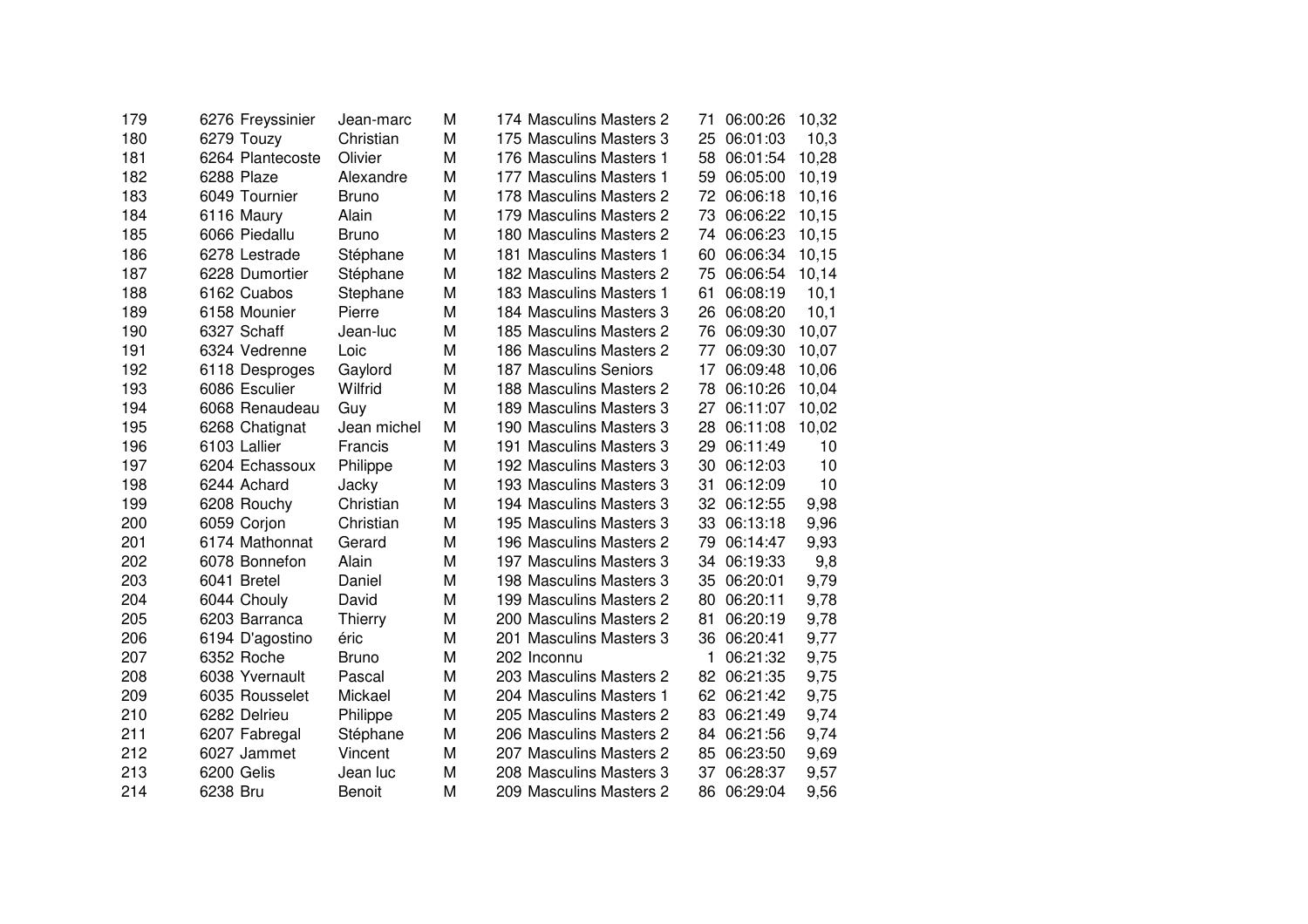| 215 | 6242 Crozes     | Patrick     | М | 210 Masculins Masters 2 | 87             | 06:29:05 | 9,56 |
|-----|-----------------|-------------|---|-------------------------|----------------|----------|------|
| 216 | 6243 Damestoy   | Sebastien   | M | 211 Masculins Masters 2 | 88             | 06:29:08 | 9,56 |
| 217 | 6202 Viguier    | Jean claude | М | 212 Masculins Masters 2 | 89             | 06:29:15 | 9,56 |
| 218 | 6198 Bousquet   | Guy         | M | 213 Masculins Masters 3 | 38             | 06:29:30 | 9,55 |
| 219 | 6199 Delrieu    | Jacques     | M | 214 Masculins Masters 3 | 39             | 06:30:49 | 9,52 |
| 220 | 6338 Barbanchon | Michel      | M | 215 Masculins Masters 3 | 40             | 06:31:34 | 9,5  |
| 221 | 6304 Bonnaud    | Claude      | M | 216 Masculins Masters 3 | 41             | 06:31:34 | 9,5  |
| 222 | 6320 Chabanas   | Alain       | M | 217 Masculins Masters 1 | 63             | 06:31:34 | 9,5  |
| 223 | 6099 Nivard     | Pierre      | M | 218 Masculins Masters 3 | 42             | 06:34:56 | 9,42 |
| 224 | 6201 Salingarde | Jean louis  | M | 219 Masculins Masters 3 | 43             | 06:35:29 | 9,41 |
| 225 | 6259 Petelet    | Fabrice     | M | 220 Masculins Masters 1 | 64             | 06:36:29 | 9,38 |
| 226 | 6223 Lavilanie  | Thomas      | M | 221 Masculins Masters 1 | 65             | 06:36:29 | 9,38 |
| 227 | 6248 Maistrello | David       | M | 222 Masculins Masters 1 | 66             | 06:36:39 | 9,38 |
| 228 | 6232 Chambon    | Gregory     | M | 223 Masculins Masters 1 | 67             | 06:37:01 | 9,37 |
| 229 | 6305 Batguzere  | Eric        | M | 224 Masculins Masters 2 | 90             | 06:38:25 | 9,34 |
| 230 | 6134 Borda      | Ainara      | F | 6 Féminines Seniors     | 3              | 06:38:30 | 9,33 |
| 231 | 6289 Labattu    | Arnaud      | M | 225 Masculins Seniors   | 18             | 06:40:31 | 9,29 |
| 232 | 6045 Jammet     | Eric        | M | 226 Masculins Masters 1 | 68             | 06:41:12 | 9,27 |
| 233 | 6056 Palluault  | Jérôme      | M | 227 Masculins Masters 1 | 69             | 06:42:12 | 9,25 |
| 234 | 6148 Chaput     | Mathieu     | M | 228 Masculins Masters 1 | 70             | 06:46:32 | 9,15 |
| 235 | 6260 Mirouse    | Vincent     | M | 229 Masculins Masters 1 | 71             | 06:47:01 | 9,14 |
| 236 | 6313 Boussuge   | Pierre-yves | M | 230 Masculins Masters 1 | 72             | 06:47:02 | 9,14 |
| 237 | 6176 Munoz      | Franck      | M | 231 Masculins Masters 2 | 91             | 06:47:14 | 9,13 |
| 238 | 6206 Monteil    | Pierre      | M | 232 Masculins Masters 1 | 73             | 06:47:17 | 9,13 |
| 239 | 6211 Lascombes  | Roland      | M | 233 Masculins Masters 1 | 74             | 06:47:18 | 9,13 |
| 240 | 6308 Volpilhac  | Florian     | M | 234 Masculins Seniors   | 19             | 06:47:41 | 9,12 |
| 241 | 6349 Gricourt   | Clement     | M | 235 Inconnu             | $\overline{2}$ | 06:47:56 | 9,12 |
| 242 | 6229 Faurie     | Thierry     | M | 236 Masculins Masters 3 | 44             | 06:47:57 | 9,12 |
| 243 | 6120 Portalier  | Franck      | M | 237 Masculins Masters 2 | 92             | 06:48:00 | 9,12 |
| 244 | 6195 Ouvrier    | Géraud      | M | 238 Masculins Seniors   | 20             | 06:49:09 | 9,09 |
| 245 | 6126 Ouvrier    | Julien      | M | 239 Masculins Masters 1 | 75             | 06:50:49 | 9,05 |
| 246 | 6010 Rousseau   | Patrick     | M | 240 Masculins Masters 2 | 93             | 06:51:02 | 9,05 |
| 247 | 6197 Gaffie     | Didier      | M | 241 Masculins Masters 3 | 45             | 06:51:19 | 9,04 |
| 248 | 6016 Treptel    | Philippe    | М | 242 Masculins Masters 3 | 46             | 06:51:49 | 9,03 |
| 249 | 6008 Lavaur     | Marc        | M | 243 Masculins Masters 2 | 94             | 06:52:34 | 9,02 |
| 250 | 6230 Nakoneczny | Loic        | M | 244 Masculins Masters 1 | 76             | 06:54:26 | 8,98 |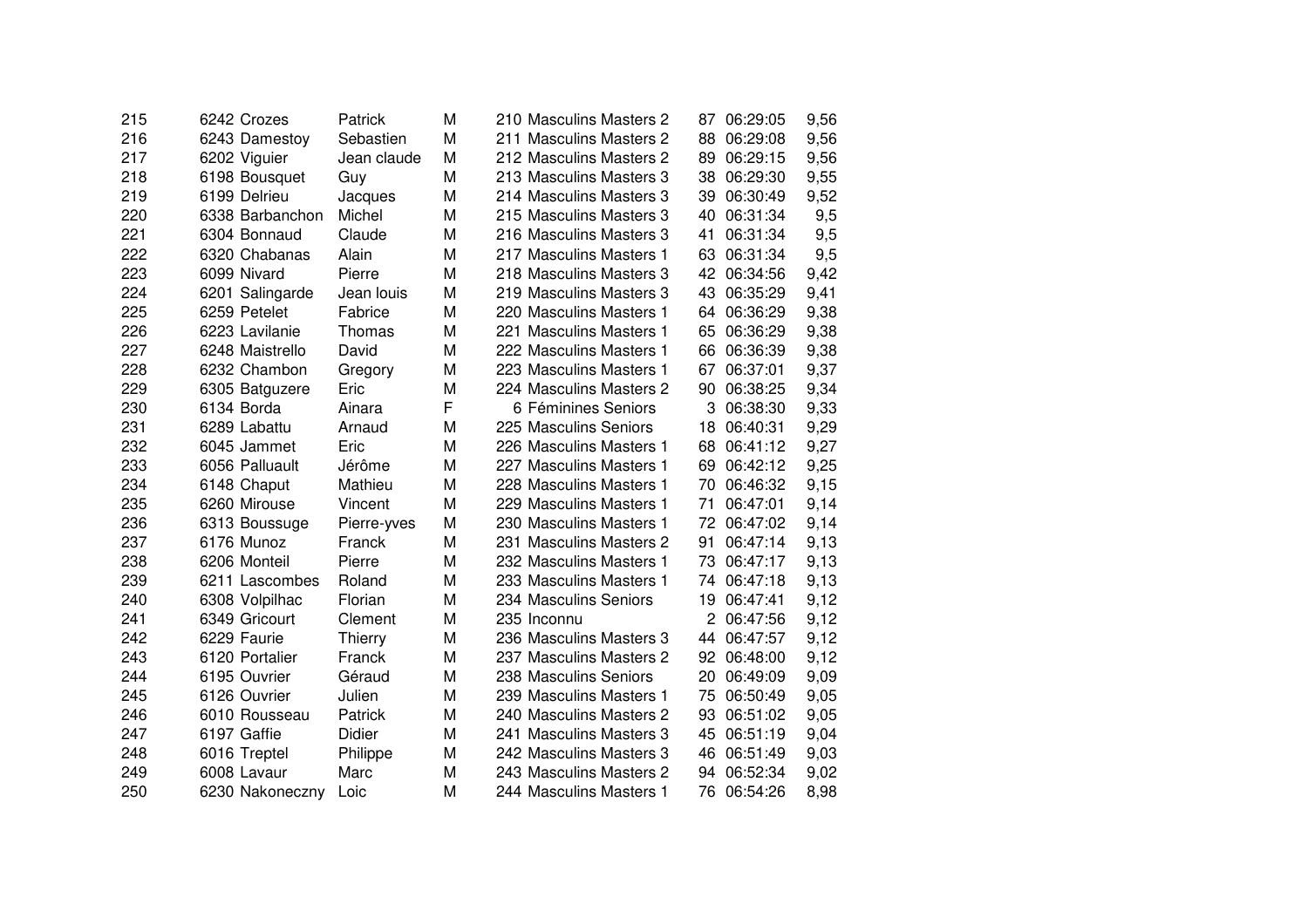| 251 | 6356 Labrorde    | Pierre          | М | 245 Masculins Masters 1 | 77  | 06:54:28    | 8,98 |
|-----|------------------|-----------------|---|-------------------------|-----|-------------|------|
| 252 | 6042 Vibien      | Lucien          | М | 246 Masculins Masters 3 | 47  | 06:56:01    | 8,94 |
| 253 | 6205 Verninas    | Alain           | M | 247 Masculins Masters 3 | 48  | 06:57:21    | 8,91 |
| 254 | 6080 Gillier     | Guy-paul        | M | 248 Masculins Masters 3 | 49  | 07:01:28    | 8,83 |
| 255 | 6081 Madeux      | Gerard          | M | 249 Masculins Masters 3 | 50  | 07:01:28    | 8,83 |
| 256 | 6085 Daverat     | Laurent         | M | 250 Masculins Masters 3 | 51  | 07:01:30    | 8,83 |
| 257 | 6082 Bobin       | Jean michel     | М | 251 Masculins Masters 3 | 52  | 07:01:30    | 8,83 |
| 258 | 6037 Godin       | Eric            | M | 252 Masculins Masters 3 | 53  | 07:01:42    | 8,82 |
| 259 | 6083 Barbeau     | <b>Bernard</b>  | M | 253 Masculins Masters 3 | 54  | 07:01:44    | 8,82 |
| 260 | 6079 Barbier     | Freddy          | M | 254 Masculins Masters 3 |     | 55 07:01:47 | 8,82 |
| 261 | 6131 Vignolles   | Marc            | M | 255 Masculins Masters 2 | 95  | 07:01:50    | 8,82 |
| 262 | 6213 Piedallu    | Xavier          | M | 256 Masculins Seniors   | 21  | 07:01:52    | 8,82 |
| 263 | 6255 Urli        | Herve           | M | 257 Masculins Masters 2 | 96  | 07:02:00    | 8,82 |
| 264 | 6097 Merlet      | <b>Thierry</b>  | M | 258 Masculins Masters 3 | 56  | 07:02:12    | 8,81 |
| 265 | 6039 Lozes       | Pascal          | M | 259 Masculins Masters 2 | 97  | 07:02:22    | 8,81 |
| 266 | 6256 Teilhet     | <b>Bernard</b>  | M | 260 Masculins Masters 2 | 98  | 07:02:22    | 8,81 |
| 267 | 6164 Germain     | <b>Nicolas</b>  | M | 261 Masculins Masters 1 | 78  | 07:02:24    | 8,81 |
| 268 | 6235 Gatinel     | Michel          | M | 262 Masculins Masters 3 | 57  | 07:02:24    | 8,81 |
| 269 | 6033 Vragniau    | David           | M | 263 Masculins Masters 1 | 79  | 07:02:34    | 8,8  |
| 270 | 6031 Coste       | Olivier         | M | 264 Masculins Masters 1 | 80  | 07:05:41    | 8,74 |
| 271 | 6092 Bardot      | Matthieu        | M | 265 Masculins Masters 1 | 81  | 07:05:58    | 8,73 |
| 272 | 6090 Melut       | <b>Nicolas</b>  | М | 266 Masculins Masters 2 | 99  | 07:05:58    | 8,73 |
| 273 | 6005 Catusse     | Philippe        | M | 267 Masculins Masters 2 | 100 | 07:06:42    | 8,72 |
| 274 | 6011 Figarol     | Herve           | M | 268 Masculins Masters 2 | 101 | 07:06:46    | 8,72 |
| 275 | 6096 Ferry       | <b>Béatrice</b> | F | 7 Féminines Masters     | 4   | 07:09:17    | 8,67 |
| 276 | 6293 Peuch       | Emmanuel        | М | 269 Masculins Masters 1 | 82  | 07:09:19    | 8,66 |
| 277 | 6006 Aused       | Stephane        | M | 270 Masculins Masters 2 | 102 | 07:11:17    | 8,63 |
| 278 | 6226 Belicourt   | Viviane         | F | 8 Féminines Seniors     | 4   | 07:12:47    | 8,6  |
| 279 | 6022 Guillerault | Gilles          | M | 271 Masculins Masters 3 | 58  | 07:14:45    | 8,56 |
| 280 | 6023 Langeron    | <b>Bruno</b>    | M | 272 Masculins Masters 3 | 59  | 07:14:46    | 8,56 |
| 281 | 6026 Sautou      | Gerard          | M | 273 Masculins Masters 3 | 60  | 07:15:28    | 8,54 |
| 282 | 6032 Bardet      | Yann            | M | 274 Masculins Masters 2 | 103 | 07:18:49    | 8,48 |
| 283 | 6115 Daguisy     | Samuel          | М | 275 Masculins Masters 2 | 104 | 07:18:54    | 8,48 |
| 284 | 6004 Michon      | Jacques         | M | 276 Masculins Masters 3 | 61  | 07:20:18    | 8,45 |
| 285 | 6153 Trillat     | Pauline         | F | 9 Féminines Seniors     | 5   | 07:20:48    | 8,44 |
| 286 | 6151 Barbier     | Alain           | M | 277 Masculins Masters 3 | 62  | 07:20:49    | 8,44 |